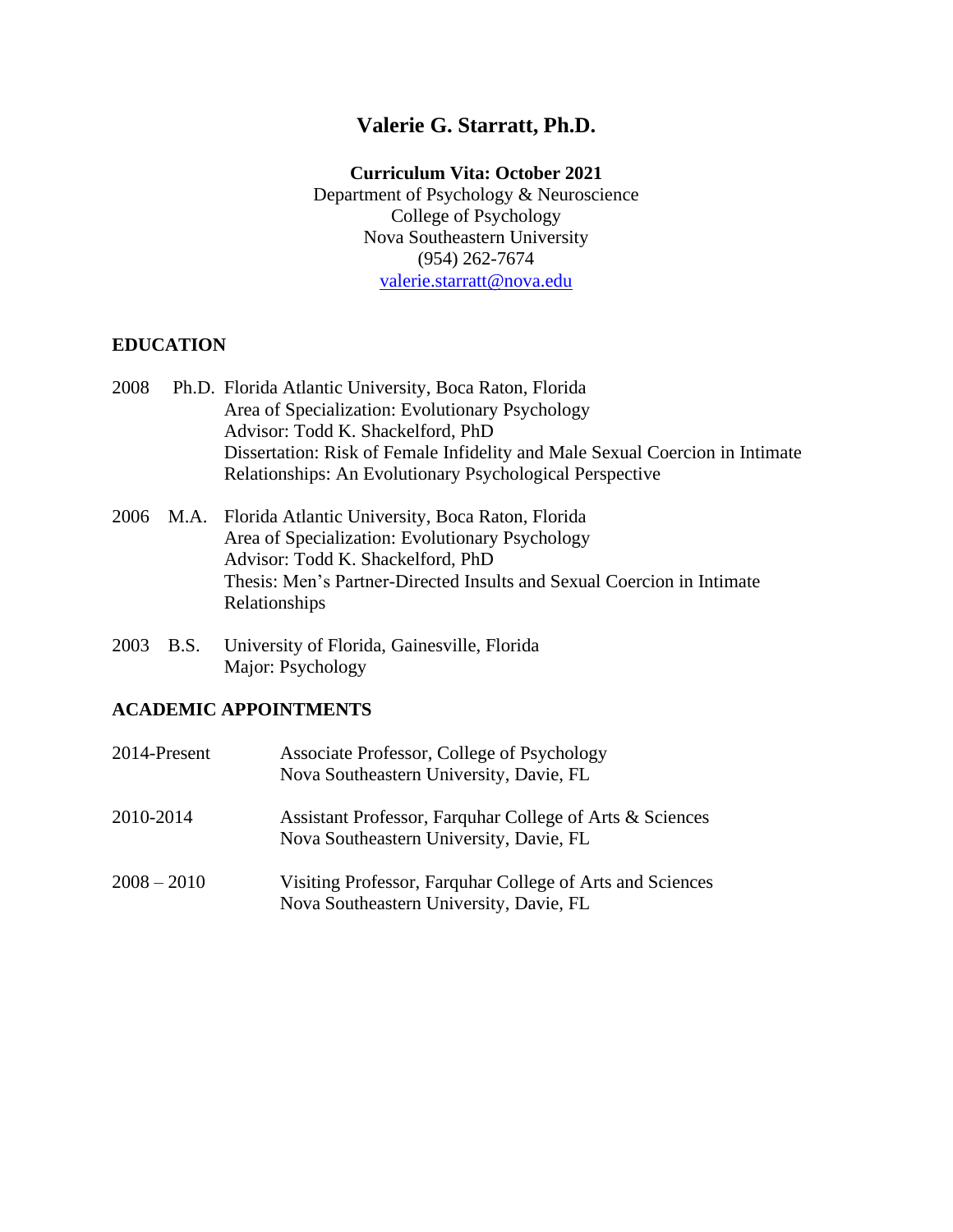### **PUBLICATIONS**

ORCID ID: orcid.org/0000-0002-0040-5425 Scopus ID: 16070270000 h-index: 17<sup>a</sup>  $i10$ -index:  $19^a$ No. of citations: 1088<sup>a</sup>

a per Google Scholar as of October 6, 2021

\* Student co-author

### Journal articles

- **Starratt, V. G.** & Zambrano, R.\* (2022). Healthy, wealthy, wise, and social: Defining and testing a comprehensive model of resources. *Personality and Individual Differences*, 111211.
- McDowell, J.\* & **Starratt, V. G.** (2021). Positive correlation between high mate value and slow life history strategy is moderated by trait heritability. *Biodemography and Social Biology, 66*, 27-39.
- McDowell, J.\* & **Starratt, V. G.** (2019). Experimental examination and extension of the cheerleader effect. *Personality and Individual Differences, 147,* 245-249.
- Hill, L. D.\*, **Starratt, V. G.**, Fernandez, M., & Tartar, J. L. (2019). Positive affective priming decreases the middle LPP response to negative images. *Brain and Behavior, 9,* e01198.
- **Starratt, V. G.,** Lopes, G. S., & Shackelford, T. K. (2018). Men's risk-taking predicts their partner-directed cost-inflicting behaviors. *Personality and Individual Differences, 135,* 80-84.
- **Starratt, V. G.**, Weekes-Shackelford, V., & Shackelford, T. K. (2017). Mate Value Both Positively and Negatively Predicts Intentions to Commit an Infidelity. *Personality and Individual Differences, 104,* 18-22.
- Holden, C.J., Shackelford, T.K., Zeigler-Hill, V., **Starratt, V.G**., Miner, E.J., Kaighobadi, F., Jeffrey, A.J., & Buss, D. M. (2014). Husband's esteem predicts their mate retention tactics. *Evolutionary Psychology*, *12,* 655-672.
- **Starratt, V. G.**, McKibbin, W. F., & Shackelford, T. K. (2013). Experimental Activation of Anti-Cuckoldry Mechanisms Responsive to Female Sexual Infidelity. *Personality and Individual Differences, 55,* 59-62.
- **Starratt, V. G.** & Shackelford, T. K. (2012). He Said, She Said: Men's Reports of Mate Value and Mate Retention Behaviors in Intimate Relationships. *Personality and Individual Differences, 53,* 459-462.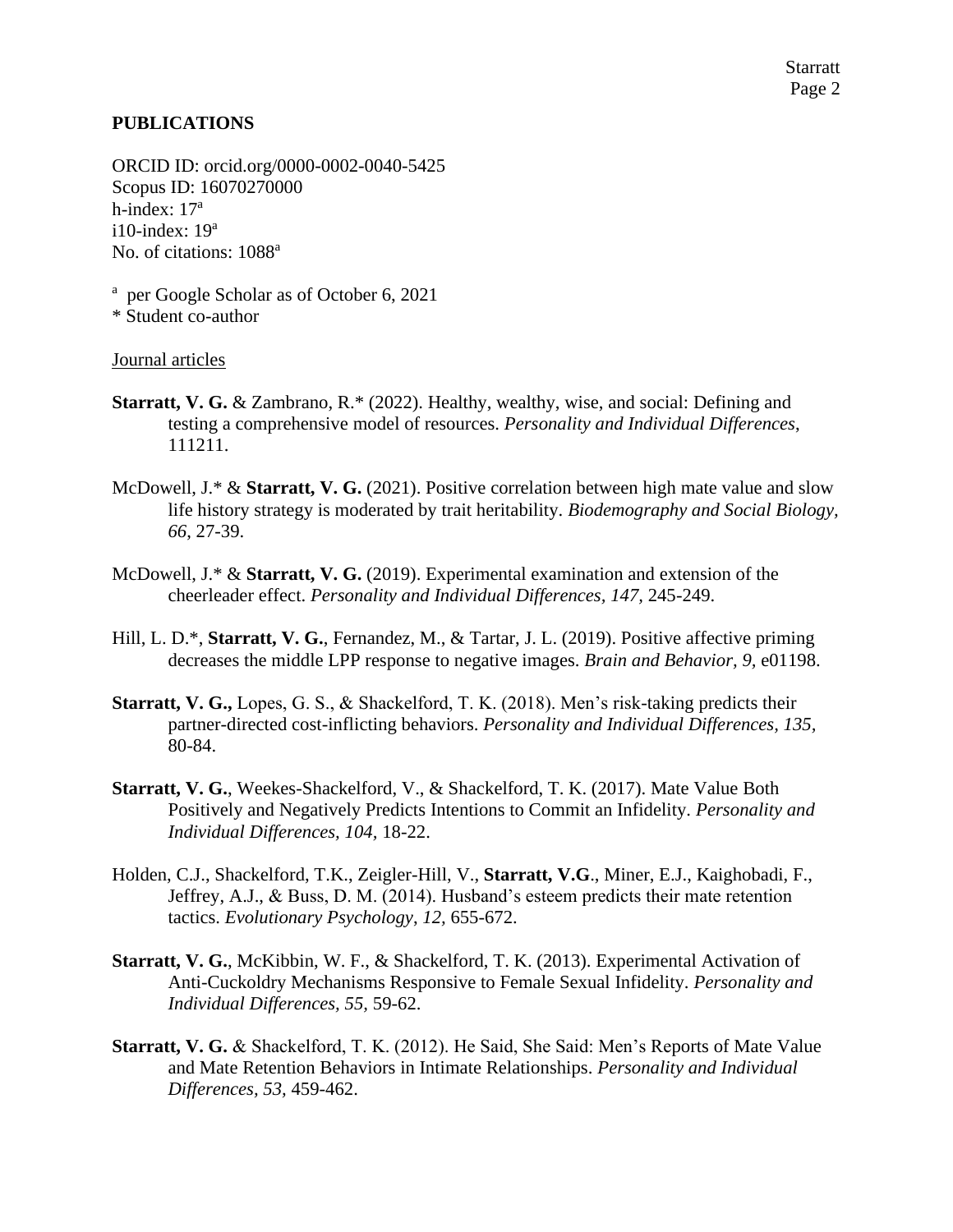- Miner, E. J., Shackelford, T.K., Block, C.R., **Starratt, V.G.,** & Weekes-Shackelford, V. A. (2012). Risk of death or life-threatening injury for women with children not sired by the abuser. *Human Nature, 23,* 89-97. DOI: 10.1007/s12110-012-9129-9
- McKibbin, W. F., **Starratt, V. G.,** Shackelford, T. K., & Goetz, A. T. (2011). Perceived Risk of Female Infidelity Moderates the Relationship between Objective Risk of Female Infidelity and Sexual Coercion in Humans (Homo sapiens). *Journal of Comparative Psychology, 125,* 370-373.
- McKibbin, W. F., Shackelford, T. K., Goetz, A. T., Bates, V., **Starratt, V. G**., & Miner, E. J. (2009). Development and initial psychometric assessment of the Rape Avoidance Inventory. *Personality and Individual Differences, 46,* 336-340.
- Miner, E. J., Shackelford, T. K., & **Starratt, V. G.** (2009). Mate value of romantic partners predicts men's partner-directed verbal insults. *Personality and Individual Differences, 46*, 135–139.
- Miner, E. J., **Starratt, V. G.**, & Shackelford, T. K. (2009). It's not all about her: Men's mate value and mate retention. *Personality and Individual Differences, 47,* 214-218.
- Kaighobadi, F., **Starratt, V. G**., Shackelford, T. K., & Popp, D. (2008). Male mate retention mediates the relationship between female sexual infidelity and female-directed violence. *Personality and Individual Differences, 44,* 1422–1431.
- McKibbin, W. F., Shackelford, T. K., Goetz, A. T., & **Starratt, V. G**. (2008). Why do men rape? An evolutionary psychological perspective. *Review of General Psychology*, 12, 86-97.
- **Starratt, V. G**., Goetz, A. T., Shackelford, T. K., Stewart-Williams, S. (2008). Men's partnerdirected insults and sexual coercion in intimate relationships. *Journal of Family Violence*, 23, 315-323.
- **Starratt, V. G**., Popp, D., & Shackelford, T. K. (2008). Not all men are sexually coercive: A preliminary investigation of the moderating effect of mate desirability on the relationship between female infidelity and male sexual coercion. *Personality and Individual Differences*, 45, 10-14.
- Goetz, A. T., Shackelford, T. K., Platek, S. M., **Starratt, V. G**., & McKibbin, W. F. (2007). Sperm competition in humans: Implications for male sexual psychology, physiology, anatomy, and behavior. *Annual Review of Sex Research*, 18, 1-22.
- McKibbin, W. F., Goetz, A. T., Shackelford, T. K., Schipper, L. D., **Starratt, V.G.**, & Stewart-Williams, S. (2007). Why do men insult their intimate partners? *Personality and Individual Differences, 43,* 231-241.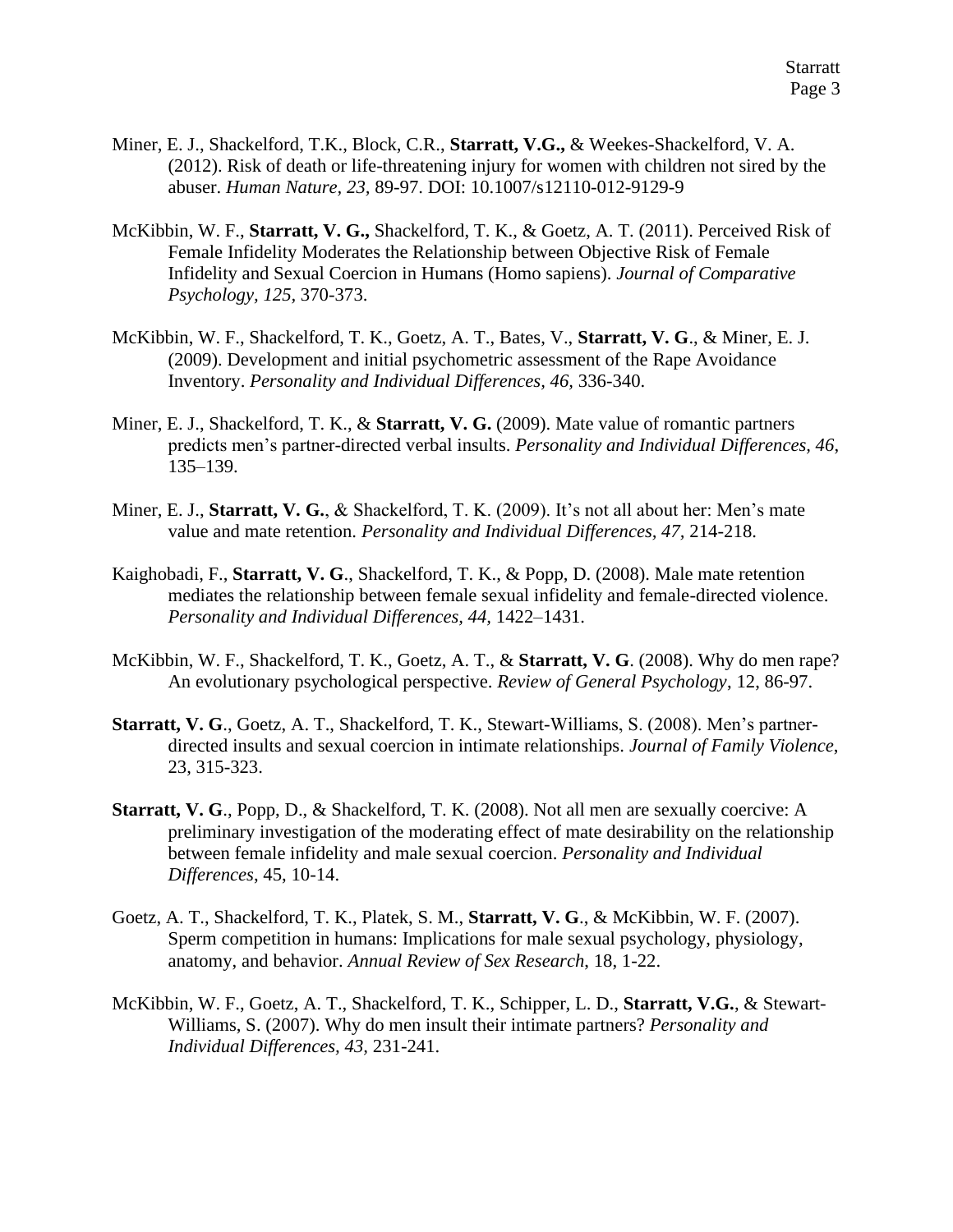- Shackelford, T. K., Goetz, A. T., McKibbin, W. F., & **Starratt, V. G.** (2007). Absence makes the adaptations grow fonder: Proportion of time apart from partner, male sexual psychology, and sperm competition in humans (*Homo sapiens*). *Journal of Comparative Psychology, 121*, 214-220.
- **Starratt, V.G.**, Shackelford, T.K., Goetz, A.T., & McKibbin, W.F. (2007). Male mate retention behaviors vary with risk of partner infidelity and sperm competition. *Acta Psychologica Sinica, 39,* 523-527.

#### Books

**Starratt, V. G.** (2016). *Evolutionary Psychology: How Our Biology Affects What We Think and Do*. Santa Barbara, CA: Greenwood Publishing Group.

#### Book chapters

- Bloshinsky, A.\* & **Starratt, V. G.** (in press). Copulatory Urgency. In T. K. Shackelford (Ed.), *The Cambridge Handbook of Evolutionary Perspectives on Sexual Psychology*. Cambridge University Press.
- **Starratt, V. G.** & Shackelford, T. K. (in press). Mate Retention. In D. M. Buss (Ed.), *The Oxford Handbook of Human Mating*. Oxford University Press.
- **Starratt, V. G.** & Shackelford, T. K. (in press). Sperm Competition. In D. M. Buss (Ed.), *The Oxford Handbook of Human Mating*. Oxford University Press.
- **Starratt, V. G.** (in press). Mate Guarding and Partner Defection Avoidance. In J. Mogilski and T. K. Shackelford (Eds.), *The Oxford Handbook of Evolutionary Psychology and Romantic Relationships*. Oxford University Press.
- **Starratt, V. G.** (2017). Evolved Psychological Mechanisms. In V. Zeigler-Hill and T. K. Shackelford (Eds.), *Encyclopedia of Personality and Individual Differences*. Springer.
- **Starratt, V. G.** (2017). Cost Inflicting. In T. K. Shackelford and V. Weekes-Shackelford (Eds.), *Encyclopedia of Evolutionary Psychological Science*. Springer. doi:10.1007/978-3-319- 16999-6\_145-1
- **Starratt, V. G.**, & Shackelford, T. K. (2015). Intersexual Competition. In P. Whelehan & A. Bolin (Eds.), *Encyclopedia of Human Sexuality*. Wiley-Blackwell.
- **Starratt, V. G.**, & Shackelford, T. K. (2015). Mating Effort. In P. Whelehan & A. Bolin (Eds.), *Encyclopedia of Human Sexuality*. Wiley-Blackwell.
- **Starratt, V. G.** & Alesia, M. N.\* (2014). Male adaptations to retain a mate. In V. Weekes-Shackelford & T. K. Shackelford (Eds.), *The Evolutionary Perspectives on Human Sexual Psychology and Behavior*. Springer.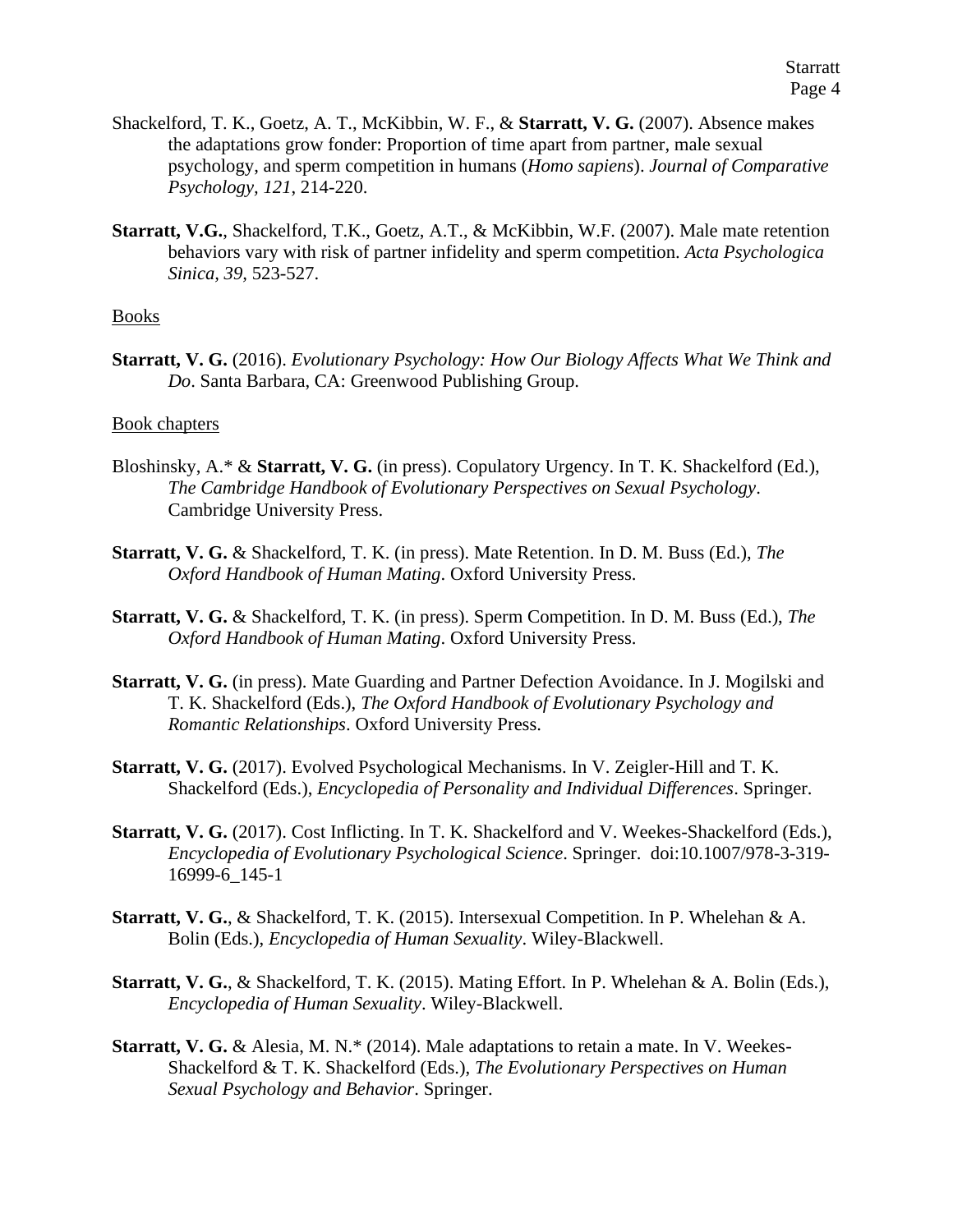- **Starratt, V. G., & Shackelford, T. K. (2010). The basic components of the human mind were** solidified during the Pleistocene epoch. In F. J. Ayala & R. Arp (Eds.), *Contemporary debates in philosophy of biology*. (pp. 231-242). Chichester, UK: Wiley-Blackwell.
- **Starratt, V. G.**, & Shackelford, T. K. (2010). Mate guarding and poaching. In H. Reis & S. Sprecher (Eds.), *Encyclopedia of human relationships* (pp. 1067-1070). Thousand Oaks, CA: Sage Publications.
- Goetz, A. T., & Shackelford, T. K., **Starratt, V. G**., & McKibbin, W. F. (2008). Intimate partner violence. In J. D. Duntley & T. K. Shackelford (Eds.), *Evolutionary forensic psychology* (pp. 65-78). New York: Oxford University Press.
- McKibbin, W. F., Shackelford, T. K., Goetz, A. T., & **Starratt, V. G**. (2008). Evolutionary psychological perspectives on rape. In J. D. Duntley  $& \mathcal{X}$  T. K. Shackelford (Eds.), *Evolutionary forensic psychology* (pp. 101-120). New York: Oxford University Press.

### **PRESENTATIONS**

- Zambrano, R.\* & **Starratt, V.G.** (2018). Punitive mate value: Punishment for overselling potential as a relationship partner. *19th Annual Meeting of the Society for Personality and Social Psychology*. Atlanta, GA.
- **Starratt, V.G.**, Tartar, J. L., & Scheyd, G. (2013). The neurophysiology of perceived attractiveness. *25th Annual Meeting of the Human Behavior and Evolution Society*. Miami Beach, FL.
- Alesia, M. N.\* & **Starratt, V.G.** (2013). When competition turns costly: Exploring mating strategies among female friends. *25th Annual Meeting of the Human Behavior and Evolution Society*. Miami Beach, FL.
- **Starratt, V.G.** (2011). Collaboration in Research. *Invited speech to the doctoral students in the Graduate School of Education*. Barry University, Miami, FL.
- **Starratt, V.G.** (2010). Unfaithful by proxy: Sex differences in response to a stranger's infidelity. *16th Annual Department of Psychology Student Research Forum*. Barry University, Miami, FL.
- Bates, V. M., McKibbin, W. F., LaMunyon, C. W., Goetz, A. T., **Starratt, V. G**., & Shackelford, T. K. (2009). Does risk of sperm competition predict men's interest in their partner's copulatory orgasm? *21st Annual Meeting of the Human Behavior and Evolution Society*. California State University, Fullerton.
- Bates, V. M., McKibbin, W. F., LaMunyon, C. W., Goetz, A. T., **Starratt, V. G.**, & Shackelford, T. K. (2009). Risk of sperm competition predicts men's interest in their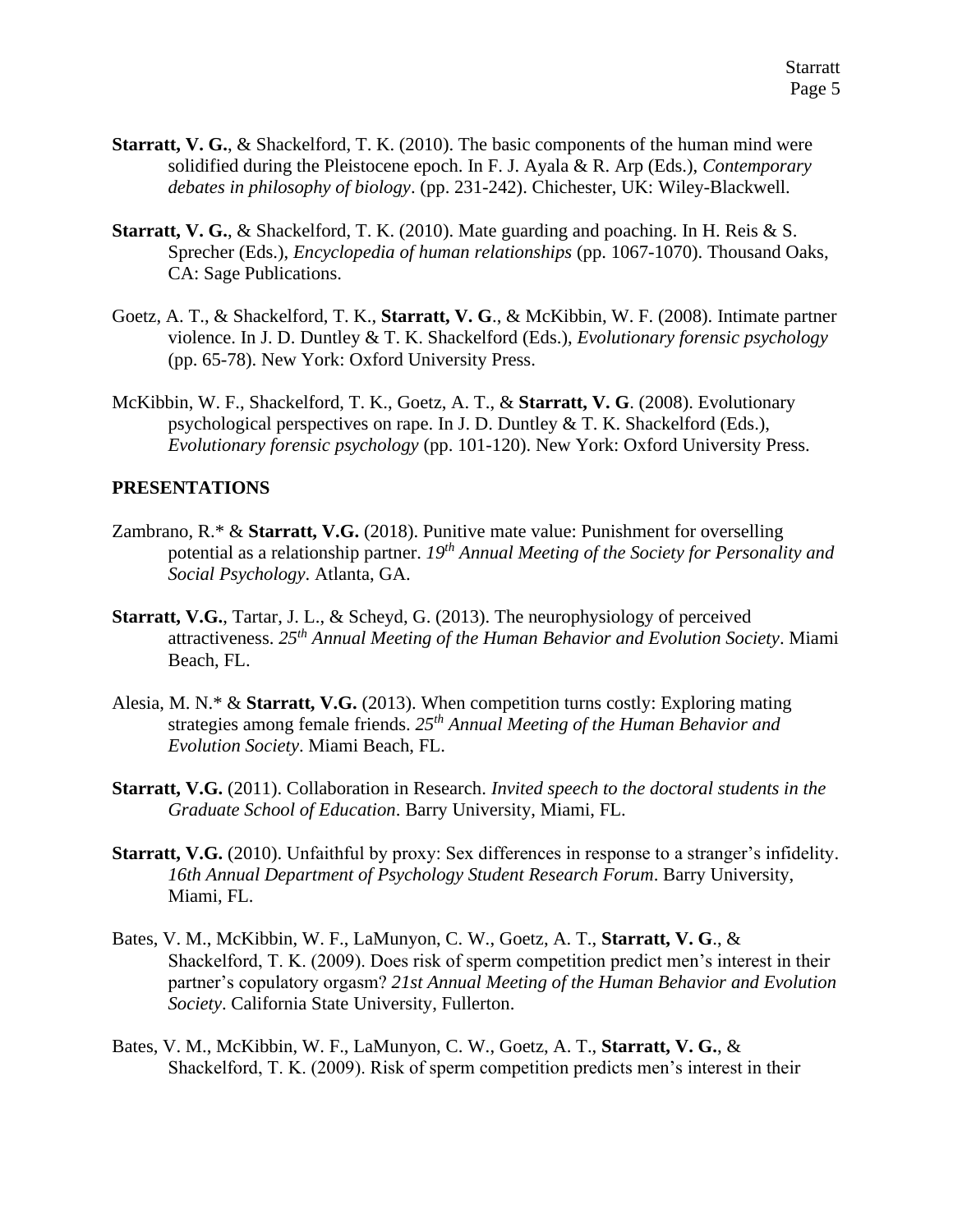partner's copulatory orgasm. *Evolutionary Psychology Preconference, Society for Personality and Social Psychology Annual Conference*. Tampa, FL.

- Bates, V. M., McKibbin, W. F., LaMunyon, C. W., Goetz, A. T., **Starratt, V. G.**, & Shackelford, T. K. (2009). Risk of sperm competition predicts men's interest in their partner's copulatory orgasm, *Society for Personality and Social Psychology Annual Conference*. Tampa, FL.
- Kaighobadi, F., **Starratt, V. G**., Shackelford, T. K., & Popp, D. (2009). Male mate retention mediates the relationship between female sexual infidelity and female-directed violence. *Society for Personality and Social Psychology Annual Conference*. Tampa, FL.
- Miner, E. J., **Starratt, V. G.**, & Shackelford, T. K. (2009). It's not all about her: Men's relative mate value and mate retention. *Society for Personality and Social Psychology Annual Conference*. Tampa, FL.
- **Starratt, V. G.**, Popp, D., & Shackelford, T. K. (2009). Just how sure are you? A preliminary investigation of the accuracy of perceptions of partner infidelity. *Society for Personality and Social Psychology Annual Conference*. Tampa, FL.
- Kaighobadi, F., **Starratt, V. G.**, Shackelford, T. K., & Popp, D. (2008). Male mate retention mediates the relationship between female sexual infidelity and female-directed violence. *2nd Annual Northeastern Evolutionary Psychology Society Conference.* Southern New Hampshire University, Manchester, NH.
- Goetz, A. T., Shackelford, T. K., **Starratt, V. G.**, & McKibbin, W. F. (2007). Activating sperm competition psychology: An experimental study. Presented in symposium: "Sexual conflict in humans" (A. T. Goetz & T. K. Shackelford, Co-Chairs), *19th Annual Meeting of the Human Behavior and Evolution Society*. College of William and Mary, Williamsburg, VA.
- McKibbin, W. F., Shackelford, T. K., Goetz, A. T., & **Starratt, V. G.** (2007). Female adaptations for rape avoidance. Presented in symposium: "Sexual conflict in humans" (A. T. Goetz & T. K. Shackelford, Co-Chairs), *19th Annual Meeting of the Human Behavior and Evolution Society*. College of William and Mary, Williamsburg, VA.
- McKibbin, W. F., Goetz, A. T., Shackelford, T. K., Schipper, L. D., **Starratt, V.G.**, & Stewart-Williams, S. (2006) Why do men insult their intimate partners? *18th Annual Meeting of the Human Behavior and Evolution Society*. University of Pennsylvania, Philadelphia.

#### **RESEARCH GRANTS AND AWARDS**

2021-2022 NSU College of Psychology Faculty Development Scholarship Award (\$1000) Role: Principle Investigator Project Title: *Sexual Dimorphism in Humans: What's Real, What's Not, and Do People Know It?*